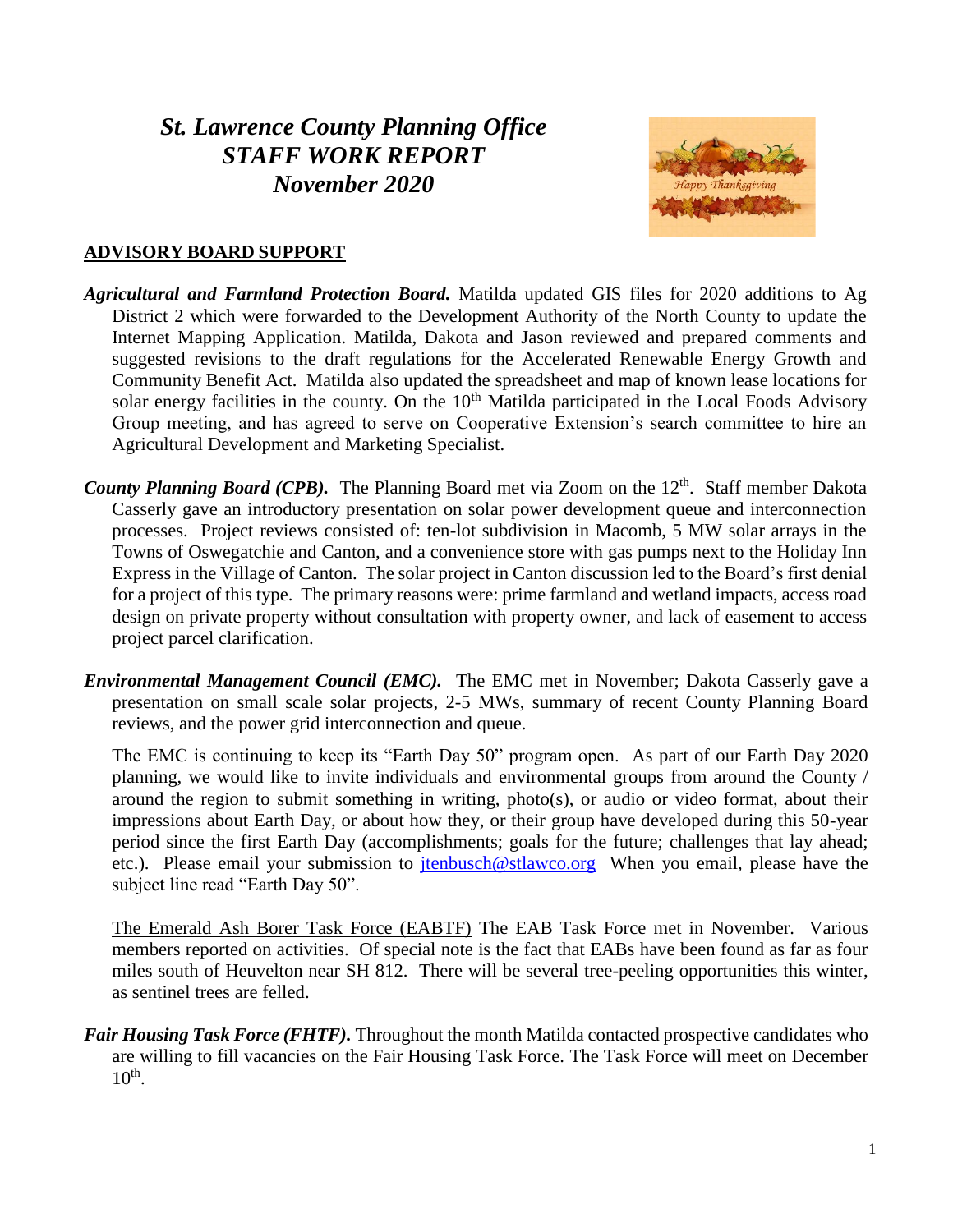## **BOARD OF LEGISLATORS**

- *Census 2020.* The Census ended its data-gathering operation on October 15<sup>th</sup>, on orders from the U.S. Supreme Court. Pursuant to its grant agreement with NYS, the Planning Office is working to close out the grant.
- *Jones & Laughlin (J&L) Site.* Staff participated in a technical conference call with DEC on November 19<sup>th</sup>. Discussion focused on placing the draft feasibility study on hold and developing an Interim Site Management Plan (ISMP). Stakeholders to submit formal comments to DEC; CPO staff worked with G. Bowitch to draft and circulate comments based on discussion.
- *Title VI Coordinator.* The County Planning Director has been selected by the Board of Legislators to be the County's Title VI Coordinator. The County recently passed a Title VI Plan, which safeguards against discrimination in the distribution of federally funded programs.

# **COMMUNITY / ECONOMIC DEVELOPMENT**

- *Community Development Block Grants (CDBG).* The Planning Office administers three open grants: the Septic Tank Replacement Assistance Program (STRAP); the 23rd round of the Direct Homeownership Assistance Program, and the third round of its Countywide Housing Rehabilitation Program (CHRP 3).
- *Lead Hazard Abatement Program*. This \$1 million award from the US Department of Housing and Urban Development (HUD) is providing lead-based paint stabilization, or abatement assistance, to low- and moderate-income households throughout the county. In November, the Planning Office, in consultation with its partners, the North Country Housing Council and the SLC Public Health Dept, continued its Lead Hazard Abatement program.

# **GEOGRAPHIC INFORMATION SYSTEM**

- *COVID19 Mapping.* Since March 31<sup>st</sup>, Dakota and Matilda have prepared daily maps for the County's Public Health Department to track positive, active, and regional cases of COVID-19.
- *Public Transportation Bus Routes.* Dakota continues to work on a countywide public transit map which displays all routes.
- *County Mapping Upgrades.* County GIS users continue to discuss best practices to utilize shared GIS resources and assess department needs.
- Parks & Trails New York (PTNY). Staff, Dakota, is working on submitting GIS data to PTNY that highlight recreation trail infrastructure in the County. Data for this project was recently received from the County trails web application and will be submitted in December.
- *DANC GIS Assessment Meeting.* Jason and Dakota participated in this virtual meeting which DANC is spearheading to gauge the region's GIS needs. One of the goals is to better support and coordinate local governments' GIS needs.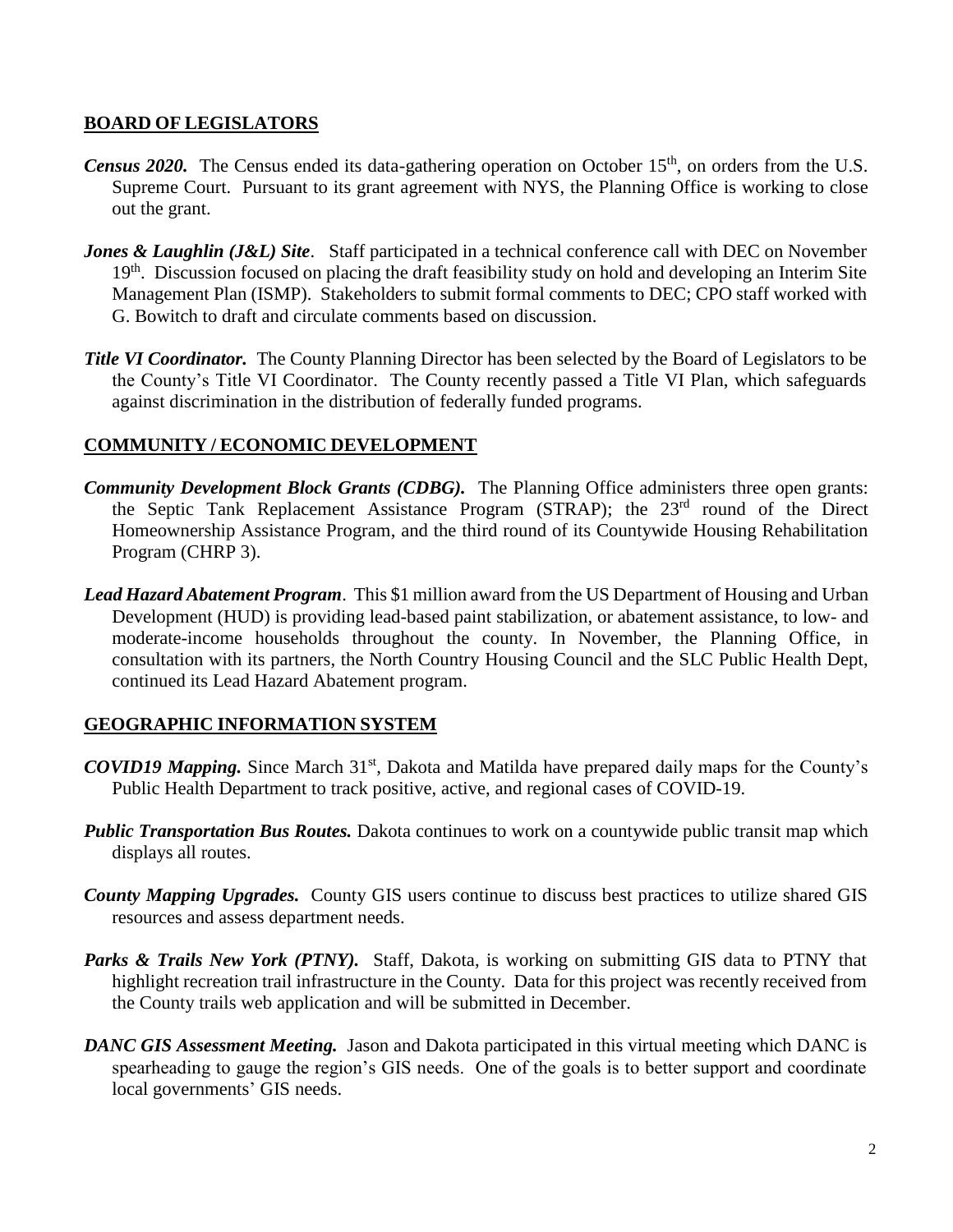#### *Staff GIS Production*

- Maps produced for Patrick Kelly (SLC IDA) showing potential solar sites for SLC owned lands and private vacant lands greater than 20 acres.
- Data produced and shared with DEC to prepare for septic funding project for specific shoreline property owners.

# **GRANTS**

- *Grants Notice Distribution.* The Grants Notice is distributed to County Department Heads, Legislators, Superintendents of Schools, local municipal officials and approximately 350 additional individuals representing organizations throughout the North Country.
- *Hazard Mitigation Plan, 5-Year Update*. Staff are assisting Emergency Services with the required fiveyear update of the SLC Multi-Jurisdictional All-Hazard Mitigation Plan.

# **PLANNING MATTERS**

*Land Use Training.* Staff are preparing for a December 9<sup>th</sup> virtual training session.

- **Town of Canton Zoning Revisions.** On the 30<sup>th</sup>, Matilda met with Town Board members Bob Washo and Jim Smith via Zoom to discuss public notices for project reviews and the process used for land use projects.
- **Raquette River Advisory Council.** On November 20<sup>th</sup>, John attended the semi-annual meeting of this Advisory Committee, established through the hydro relicensing process to administer a small grant fund for environmental and recreational purposes.
- *St. Lawrence River Watershed Revitalization Plan.* This planning project encompasses the entire St. Lawrence River watershed in New York, including some or all of eight counties. The St. Lawrence River Watershed Revitalization Plan (WRP), is scheduled for completion by the end of 2020. For further information, see [http://fcswcd.org/partnerships/st-lawrence-river-watershed-partnership](http://fcswcd.org/partnerships/st-lawrence-river-watershed-partnership-slrwp/)[slrwp/](http://fcswcd.org/partnerships/st-lawrence-river-watershed-partnership-slrwp/)
- *Town of Hammond Land Use Reg. Revisions.* Staff is making progress on a 6-8 month process of reviewing and then drafting updated land use regulations. Staff met with members of the Town and Village committee on November  $18<sup>th</sup>$  via Zoom. Staff presented three outlines for updated land use regulations: a continuation of existing conditions, zoning as a single district, and zoning as a dual district (shoreline and rural residential). The Planning Office will draft regulations for the two zoning options and share with the Committee for review. The next meeting is scheduled for January 21, at 6pm, via Zoom.
- *Town of Rossie Land Use Regulations Assistance.* Staff continues to assist the Town's Planning Board chairman with updating the Town's land use regulations. Currently staff is reviewing an updated revision with a focus on the telecommunications and board of appeals sections.
- *Website.* Lisa and Dakota, with staff input, continue to work on updating/editing the Planning Office